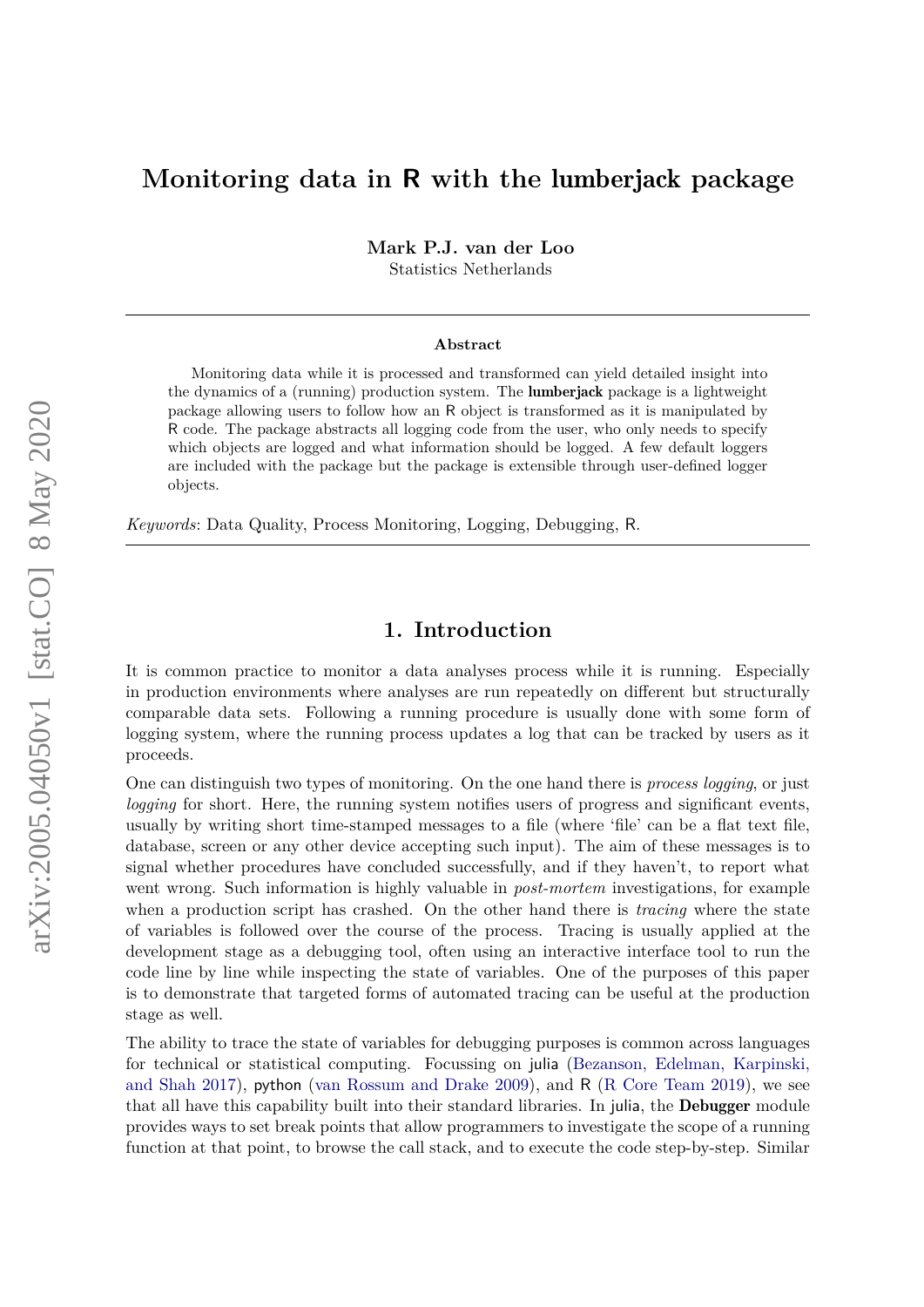functionality is offered in python through the **pdb** module and by R's **base** and **utils** packages. Although there are some differences, the functionality across these languages is comparable.

When it comes to process logging, R differs significantly from julia or python. The latter two languages offer a logging module as part of their standard library, respectively called Logging and **logging**. In julia, the **Logging** module offers a mechanism that is somewhat comparable to how exceptions are handled: programmers can insert logging statements throughout their code and use default or self-written local or global handlers to process and store log messages. Logging handlers are organized in a type hierarchy where the 'root' handler ultimately handles all logging messages that are not taken care of by lower-level loggers. This is similar to how logging is organized in python's logging module. One difference is that in python the logging configuration, including logging level and output file (via logging.basicConfig()) can be set only once per session.

R has no native logging mechanism, but for process logging several packages are available via CRAN<sup>[1](#page-1-0)</sup>. The two most popular ones by  $far^2$  $far^2$  are currently **futile.logger** [\(Rowe](#page-11-3) [2016\)](#page-11-3), and logging [\(Frasca](#page-11-4) [2019\)](#page-11-4). Other implementations include logger [\(Daróczi](#page-11-5) [2019\)](#page-11-5), loggit [\(Price](#page-11-6) [2018\)](#page-11-6), log4r [\(White and Jacobs](#page-11-7) [2020\)](#page-11-7), and rsyslog [\(Jacobs](#page-11-8) [2018\)](#page-11-8). Typical features for these packages include the ability to distinguish between different classes of messages, setting a logging level (threshold) that decides which messages are created at runtime, and customizing output messages. Typical message types include 'information', 'warning', 'error', and sometimes 'debug'. When comparing the functionality of these packages, **futile.logger**, **logging**, and logger are especially similar as all of them are inspired by a Java logging system called  $log 4j^3$  $log 4j^3$ . This system is again similar to julia's Logger or python's logging, with a configurable hierarchy of log handlers. The three R packages mainly differ on details such as the granularity of available logging thresholds (logging has the most), available output channels (logger offers the most), and look-and-feel. The loggit package distinguishes itself by offering dedicated logging of non-standard conditions: it sends error, warning, and message conditions to JSON output as well as passing them through to stderr. Finally, the rsyslog package is written to resemble an operating system's syslog interface. On POSIX complient operating systems, all logging messages are send to the central syslog file.

Between the possibilities of interactive variable tracing and process logging during production runs there seems to be a gap in functionality where the state of variables is traced automatically while running in production. Such functionality may serve interesting use cases. For example, consider a frequently running production system that includes elaborate data cleaning, imputation, and transformation steps. It is interesting to monitor the effect that each step has on the variables, both to understand their relative importance within the whole procedure, and to monitor changes in this relative importance over production runs. Significant changes over time may indicate that data circumstances have changed to the extent that assumptions upon which the data processing is developed may need to be reconsidered. At the development stage, such monitoring can help deciding whether the contribution of each processing step is worth the extra complexity and runtime of the whole procedure.

The lumberjack package [\(van der Loo](#page-11-9) [2020a\)](#page-11-9) presented in this paper aims to fill this gap between interactive tracing and process logging. It allows users to specify which objects should be monitored and how. Users can either follow a (summary of) the state of an object

<span id="page-1-0"></span><sup>1</sup> <https://cran.r-project.org>

<span id="page-1-1"></span><sup>2</sup>Based on download statistics obtained with dlstats by [Yu](#page-11-10) [\(2019\)](#page-11-10).

<span id="page-1-2"></span><sup>3</sup> <https://logging.apache.org/log4j/2.x/>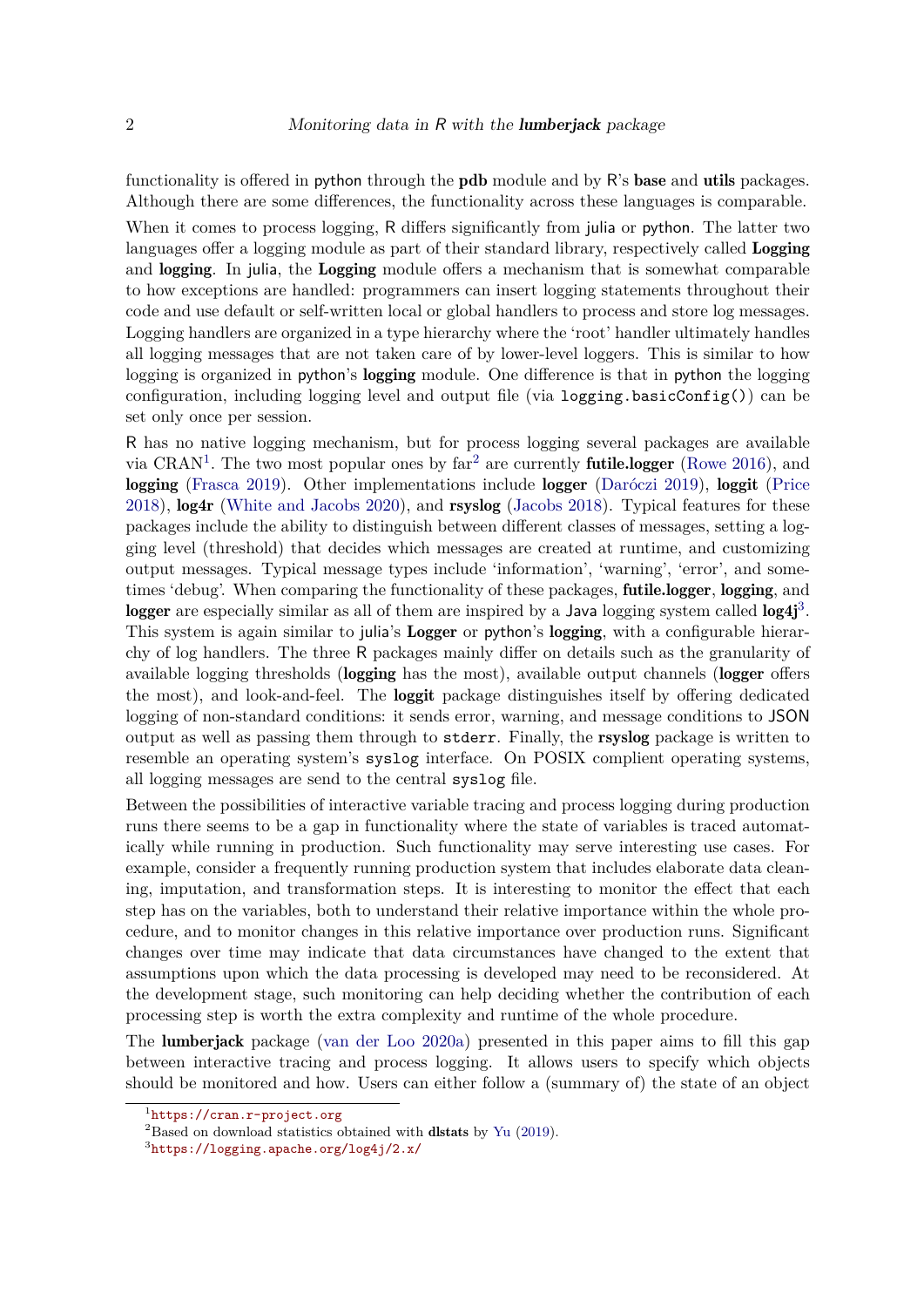or measure differences between consecutive versions of an object as it gets processed. For example, one can follow the average of a variable in a data frame that gets processed or count the number of cells that changed after each operation. In the simplest case this can be done by adding just a single line code to an existing R script.

The package is designed with three core design principles in mind. First, a user should not have to worry about data monitoring while developing the main process. Ideally, a user develops a production script and later simply adds a specification stating which variables to monitor and how. This means that the package should *separate concerns* between developing a production script and monitoring data. Second, the monitoring process should neither require any change in user code, nor rely on behaviour of code used from other packages: monitoring must be *agnostic* with respect to the code that actually processes the data. Third, the package must allow users and developers complete *flexibility* in how to track changes in data. Depending on the objects that are followed, many different parameters may be interesting and the package must therefore be extensible with user-defined monitoring capabilities.

The following Section demonstrates how to monitor R objects with **lumberjack**, both in batch and in interactive mode. In Section [3](#page-8-0) it is shown how the package can be extended with custom loggers by users or package developers. A conclusion is given in Section [5.](#page-10-0)

# **2. Monitoring R objects**

In what follows a running example will be used based on the 'supermarkets' data set that is included in the supplementary materials. The data set is derived from the retailers data set of the validate package [\(van der Loo and de Jonge](#page-11-11) [2019\)](#page-11-11).

```
R> head( read.csv("supermarkets.csv"), 3 )
```

|         |    |      | id staff turnover other.rev total.rev |      |
|---------|----|------|---------------------------------------|------|
| 1 SPM01 | 75 | NA   | NA                                    | 1130 |
| 2 SPM02 | q  | 1607 | ΝA                                    | 1607 |
| 3 SPM03 | ΝA | 6886 | $-33.$                                | 6919 |

Besides an identifying variable in the first column it contains 'staff' numbers, 'turnover', 'other revenue' and 'total revenue' in kEUR of sixty establishments.

#### <span id="page-2-0"></span>**2.1. Monitoring changes in production scripts**

A script called supermarkets.R shown in Figure [1](#page-3-0) will serve as example production script. It reads supermarkets.csv and then imputes and corrects 'other revenue' values where deemed necessary. Next it uses a ratio estimator to impute 'staff' numbers based on 'turnover' amounts. Finally, it derives a new variable called 'ratio' holding the ratios between 'turnover' and 'total revenue' and then writes the output to a new CSV file. In production circumstances such a file could be run using source("supermarkets.R") or as follows while invoking R.

#### R -q -f supermarkets.R

To track all possible changes in the supermarket data, a user assigns one or more *loggers* to existing R objects. Here this is done by adding a single line at the beginning of the script,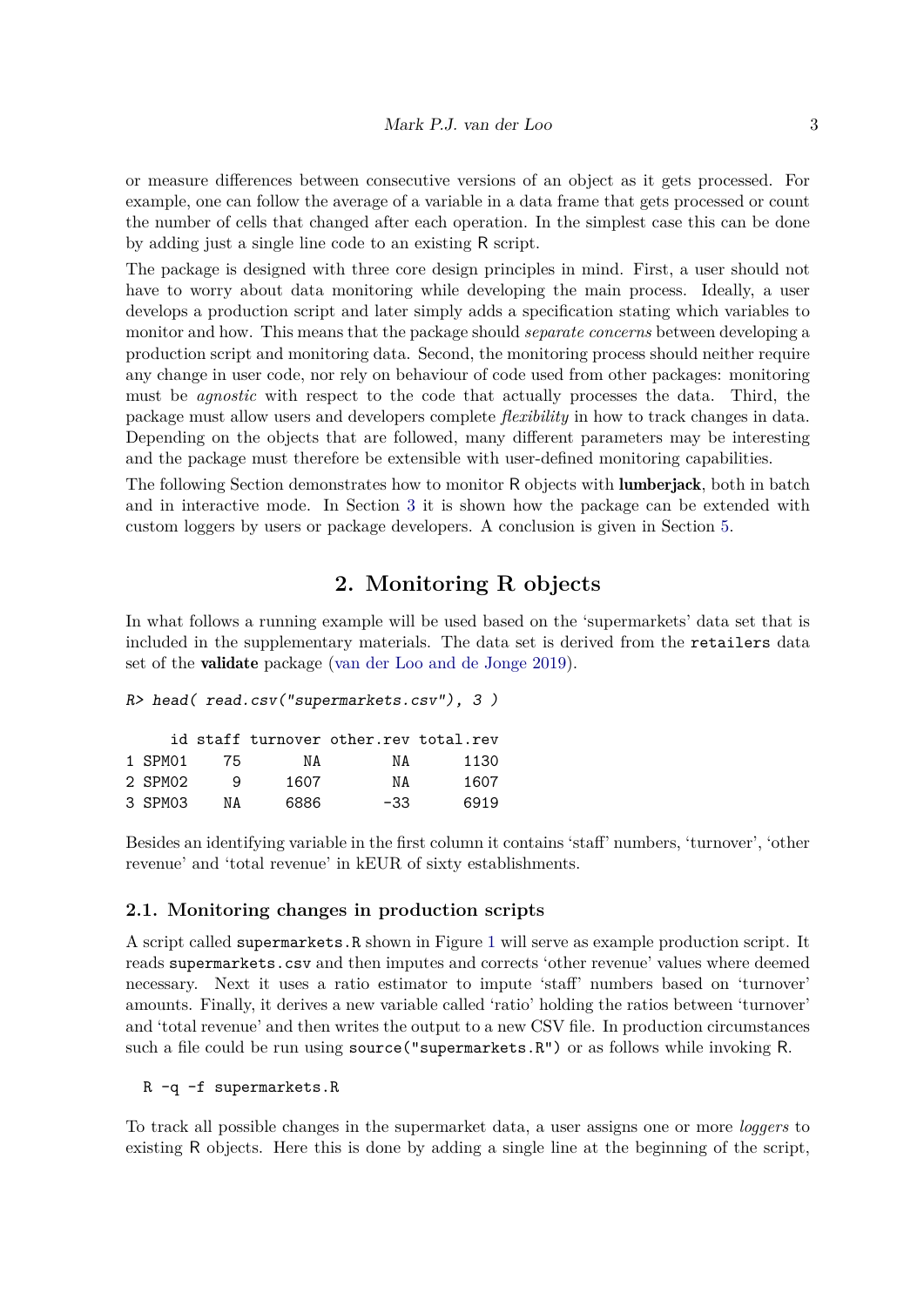```
spm <- read.csv("supermarkets.csv")
# assume empty values should be filled with 0
spm <- transform(spm
        , other.rev = ifelse(is.na(other.rev), 0, other.rev))
# assume that negative amounts have only a sign error
spm \leq transform(spm, other.rev = abs(other.rev))
# ratio estimator for staff conditional on turnover
Rhat \leq with (spm
        , mean(staff, na.rm = TRUE)/mean(turnover, na.rm = TRUE))
# impute 'staff' variable where possible using ratio estimator
spm <- transform(spm
      , staff = ifelse(is.na(staff), Rhat*turnover, staff))
# add a column
spm <- transform(spm, ratio = turnover/total.rev)
# write output
write.csv(spm, "supermarkets_treated.csv", row.names = FALSE)
```
<span id="page-3-0"></span>Figure 1: A script that reads, transforms and writes the supermarkets dataset (supermarkets.R in the supplementary materials).

just after reading the supermarkets.csv file. The function start\_log() accepts a variable name and a logging object which will be discussed below in more detail.

```
spm <- read.csv("supermarkets.csv")
start_log(spm, cellwise$new(key = "id"))
# the rest of the script as in Figure 1.
```
The altered script is stored as supermarkets\_logged\_1.R in the supplementary materials. Now, from a running R session (interactive or in batch mode) the script must be executed as follows.

```
R> library(lumberjack)
R> out <- run_file("supermarkets_logged_1.R")
```
Alternatively one can run the script when invoking an R session as follows.

R -q -e 'library("lumberjack"); run\_file("supermarkets\_logged\_1.R")'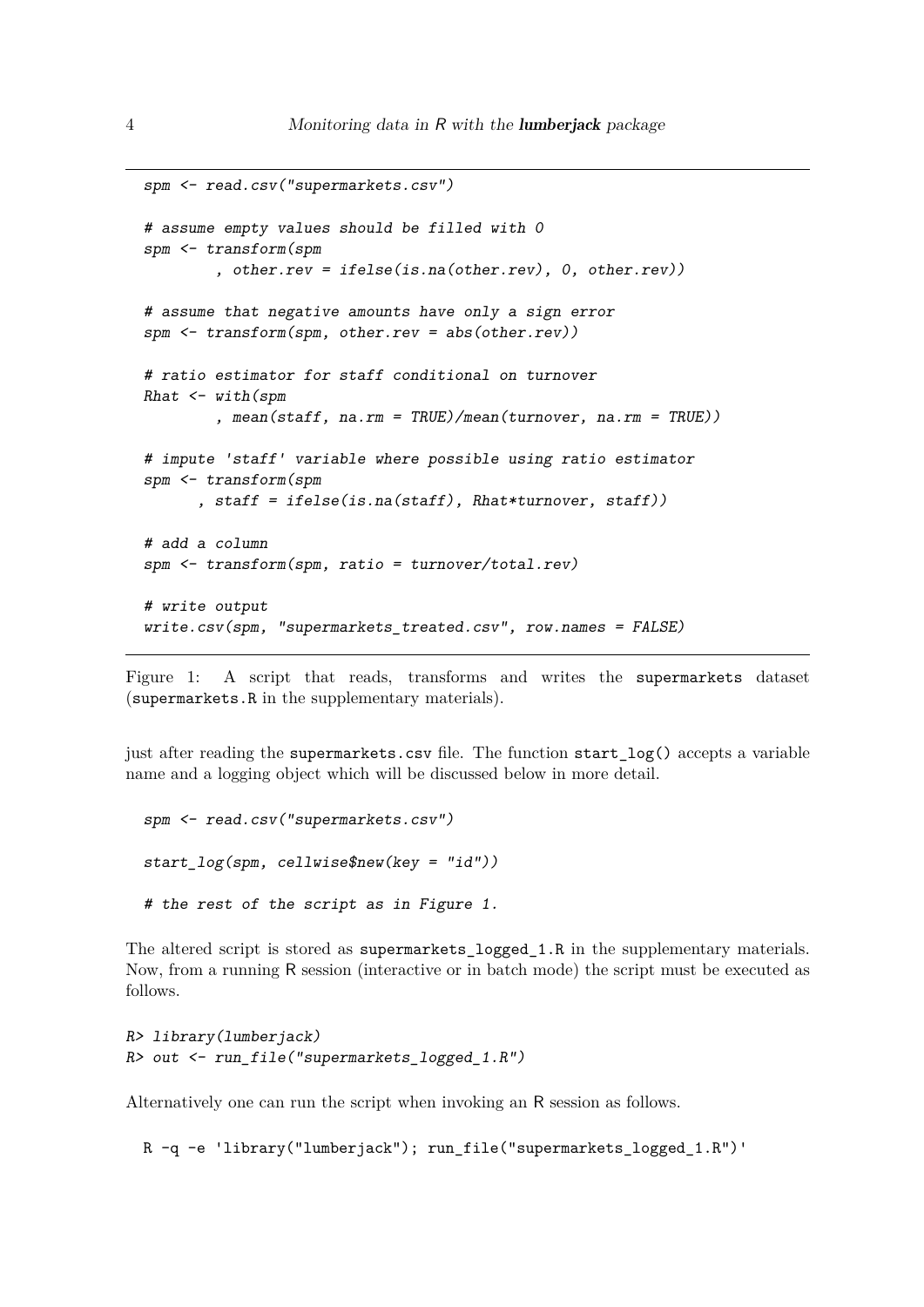The function run file() has executed the script and signals that a log file was written to smp\_cellwise.csv (the reason that run\_file() is needed is discussed at the end of this Section).

```
R> spm_log <- read.csv("spm_cellwise.csv")
R> head(spm_log, 3)
 step between time time srcref
1 2 2020-05-08 15:24:36 CEST supermarkets_logged_1.R#7-7
2 2 2020-05-08 15:24:36 CEST supermarkets_logged_1.R#7-7
3 2 2020-05-08 15:24:36 CEST supermarkets_logged_1.R#7-7
                                                           expression
1 spm <- transform(spm, other.rev = ifelse(is.na(other.rev),0,other.rev))
2 spm <- transform(spm, other.rev = ifelse(is.na(other.rev),0,other.rev))
3 spm <- transform(spm, other.rev = ifelse(is.na(other.rev),0,other.rev))
   key variable old new
1 SPM01 other.rev NA 0
2 SPM02 other.rev NA 0
3 SPM06 other.rev NA 0
```
Reading the log file yields a step count, a time stamp, a source reference, the code that was executed, the key of the record where changes took place, the name of the variable, and the old and the new value. As suggested by the name of the logger (cellwise) it records changes cell by cell. For example, in record SPM06 the value of variable other.rev was altered from NA to 0 by the transform expression shown in the third column.

When a user just adds the single start log() expression, lumberjack makes a number of default choices. These include the point where the logging stops (after all the expressions in the R script have been executed) and where the logging information is written. In the case of the cellwise logger, both can be controlled by adding a line like

stop\_log(spm, file = "my\_custom\_log.csv")

at the point where logging should stop. An overview of logging control functions is given in Table [2.](#page-5-0) The fact that stop\_log() accepts a file argument actually depends on the fact that spm is tracked by the cellwise logger: not all loggers necessarily write something to a file. The structure of loggers is discussed in more detail in Section [3](#page-8-0) but briefly, the loggers that come with lumberjack are  $R6$  reference objects<sup>[4](#page-4-0)</sup>. This means that the expression

cellwise\$new(key = "id")

returns a new logger, that uses variable id as key variable. Not all loggers need to know about a key and in fact the arguments given to \$new() depend on the logger. An overview of loggers currently available in lumberjack is given in Table [2.](#page-5-0)

To demonstrate the possibility of multiple tracking, two loggers tracking the spm variable are specified so the top of the script in Figure [1](#page-3-0) now looks like this.

<span id="page-4-0"></span><sup>4</sup>Based on the R6 package of [Chang](#page-11-12) [\(2019\)](#page-11-12)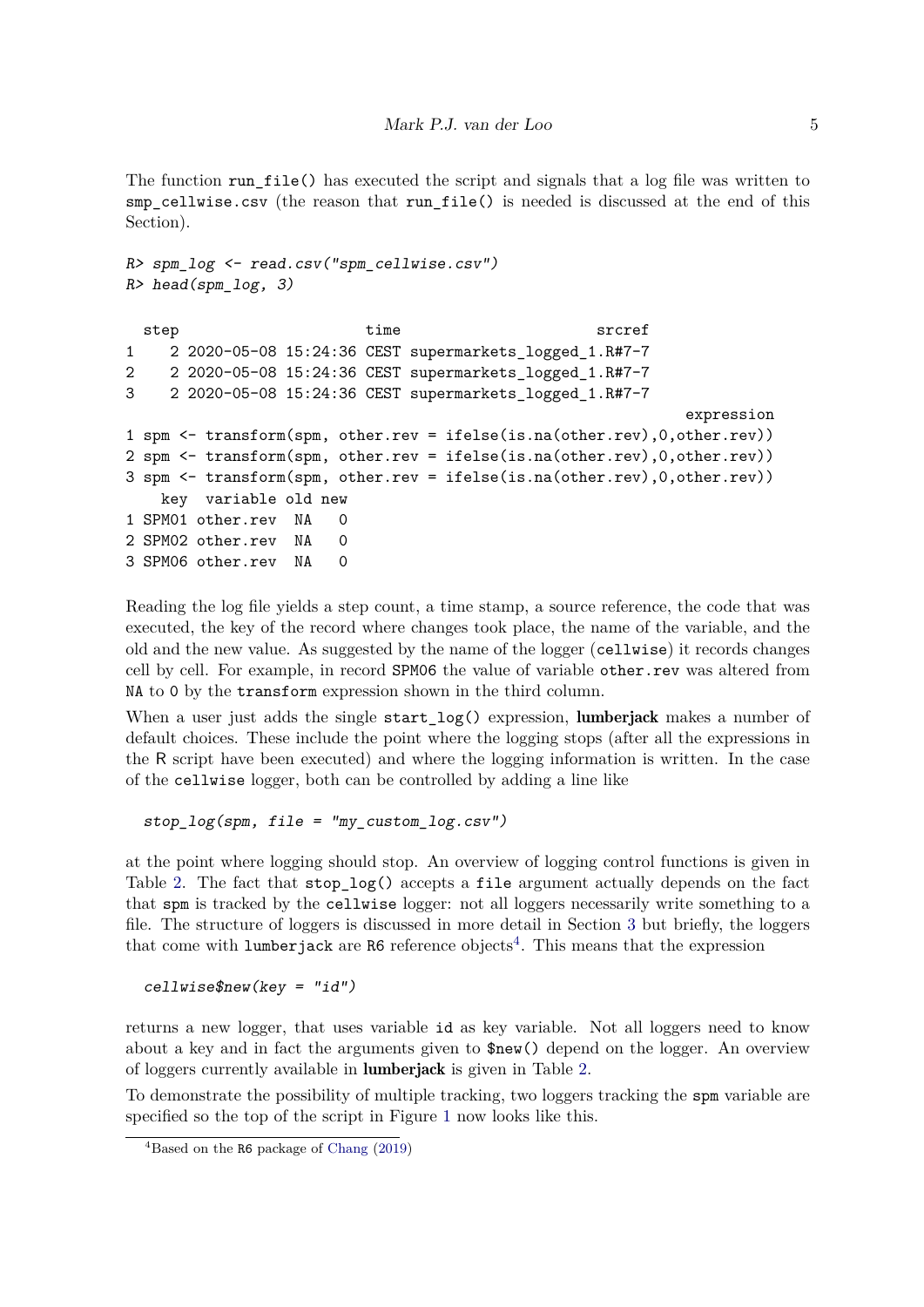| Logger              | what it does                                                   |  |  |  |
|---------------------|----------------------------------------------------------------|--|--|--|
| start_log           | Assign a logger to an R object.                                |  |  |  |
| stop_log            | Stop logging and dump log, where dumping can be switched off.  |  |  |  |
| dump_log            | Dump logging info and stop logging, where stopping is optional |  |  |  |
| run_file            | Execute a file, while logging, in a new environment.           |  |  |  |
| source file         | Execute a file, while logging, in the global environment.      |  |  |  |
| $\frac{\%L>\%}{\%}$ | Pipe operator that also triggers logging where indicated.      |  |  |  |

<span id="page-5-0"></span>

|  | Table 1: Logging control. |  |
|--|---------------------------|--|

| Table 2: Loggers in lumberjack. |                                              |  |  |  |
|---------------------------------|----------------------------------------------|--|--|--|
| Logger                          | what it does                                 |  |  |  |
| expression_logger               | record result of custom R expressions.       |  |  |  |
| filedump                        | dump a file after each operation.            |  |  |  |
| simple                          | record whether anything changed ('logical'). |  |  |  |
| cellwise                        | record cell-by-cell changes.                 |  |  |  |

spm <- read.csv("supermarkets.csv")

```
start_log(spm, logger = cellwise$new(key="id"))
```

```
logger <- expression_logger$new(
```

```
mean\_staff = mean(statff, na.rm = TRUE)
            , mean_other.rev = mean(other.rev, na.rm = TRUE)
          \lambdastart_log(spm, logger=logger)
# the rest of the script...
```
The altered script is provided as "supermarkets\_logged\_2.R" in the supplementary materials. Here, the mean of variables 'staff' and 'other.rev' are tracked as the dataset is manipulated by the script. Running the file now yields two messages, one for each logger.

```
R> run file("supermarkets logged 2.R")
```
Below the new log file is read, yielding a complete view on how the means of 'staff' and of 'other revenue' vary as the data gets processed (the 'srcref' and 'expression' columns are suppressed for brevity).

```
R> read.csv("spm_expression.csv")[c("step", "mean_staff", "mean_other.rev")]
```

|               |               |          | step mean_staff mean_other.rev |
|---------------|---------------|----------|--------------------------------|
| 1             | 1.            | 11.53704 | 22.366792                      |
| $\mathcal{D}$ | $\mathcal{L}$ | 11.53704 | 8.946717                       |
| 3             | 3             | 11.53704 | 10.046717                      |
| 4             | 4             | 11.53704 | 10.046717                      |
| 5             | 5             | 12.07457 | 10.046717                      |
| 6             | 6             | 12.07457 | 10.046717                      |
|               | 7             | 12.07457 | 10.046717                      |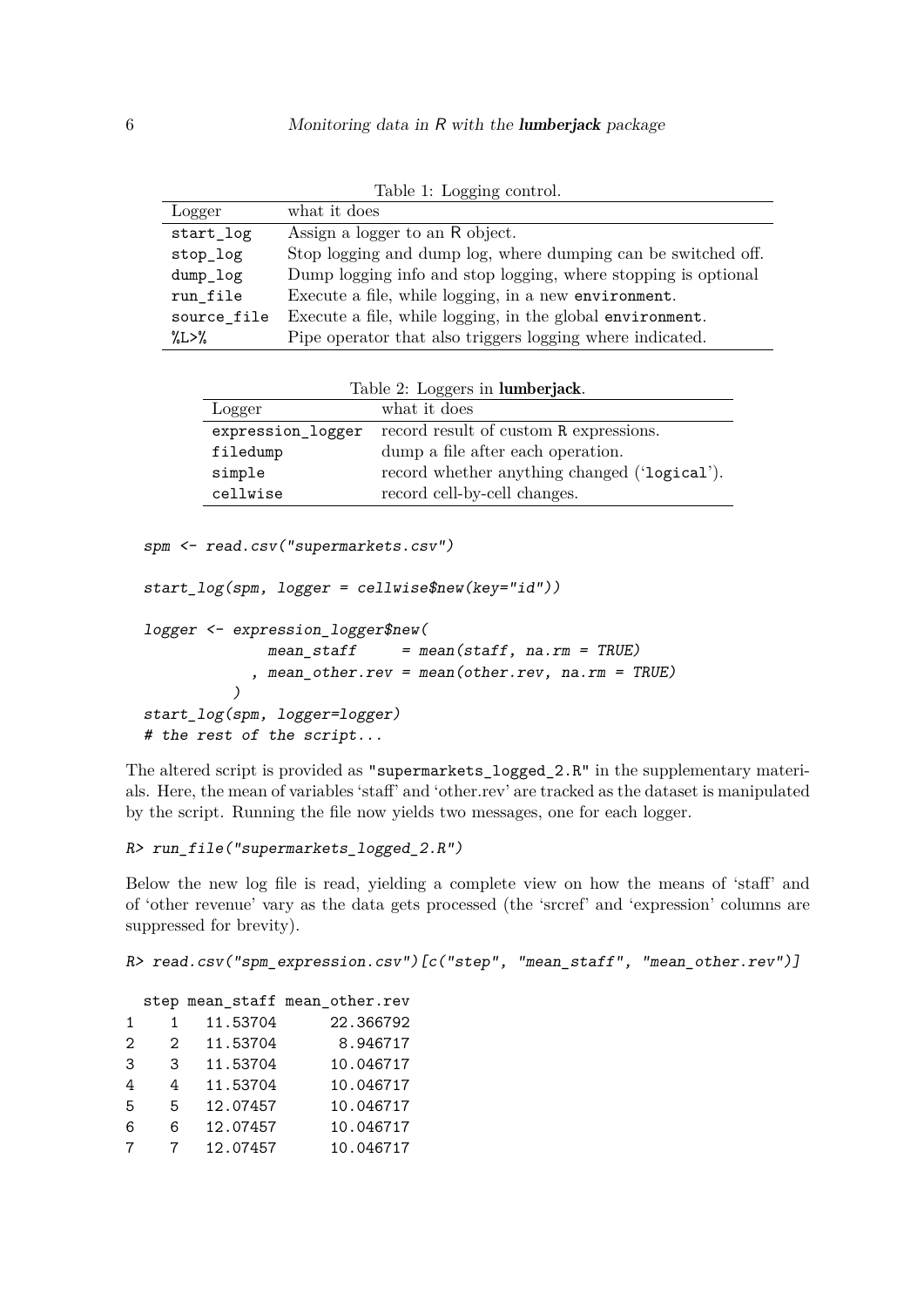Again, lumberjack chooses default places to stop logging and to dump the logging data. The user can control this by inserting stop\_log() anywhere in the code after logging started. It is possible to stop individual loggers with the logger argument. For example, to stop the cellwise logger at a certain point, add the following.

stop\_log(spm, logger = "cellwise")

This will dump the 'cellwise' log for spm and stop using the cellwise logger, but it will continue logging with the expression logger. Note that the combination of a variable name and a logger type is sufficient to uniquely identify a logger instance: it is pointless to track the same object with the same type of logger twice, and this is therefore not allowed by lumberjack.

Summarizing, the interface implemented by the package consists of two main parts: an inscript specification of what and how to log, and a special function called run\_file() to run the script. This implementation is a direct consequence of two of the design principles mentioned in the introduction: *separation of concerns* and being *agnostic*. Indeed, there are only a few ways to implement monitoring. One is to copy the mechanism that is used for process loggers such as futile.logger, and require users to insert explicit logging expressions at multiple places within their code. This method violates *separation of concerns* as it heavily mixes data processing code with data monitoring code. Another way is to alter the data processing functions so that they detect whether an object is being monitored, at which point they make sure that monitoring code is executed. This would violate the *agnostic* principle as it implies an explicit relation between data processing code and data monitoring code. The third way is to intercept expressions as they are executed and insert monitoring code at runtime. This is also what the tracing functions in base R do for debugging purposes. In this sense, lumberjack mimics the behaviour of base R tracing: it offloads the monitoring interventions to a special 'code runner' that knows what objects are monitored in which way.

#### **2.2. Monitoring data in interactive mode**

For logging in interactive R sessions, **lumberiack** defines a special 'pipe' operator, denoted %L>%, that can be used to chain expressions together. When used without logging it works similar (but not exactly the same) to the well known **magrittr** pipe operator of [Bache and](#page-11-13) [Wickham](#page-11-13) [\(2014\)](#page-11-13): output of the left-hand-side is fed as the first argument to the function call on the right-hand-side.

```
R> spm <- read.csv("supermarkets.csv")
R> spm \frac{\%L>\%}{\%}+ transform(other.rev = ifelse(is.na(other.rev), 0, other.rev )) %L>%
   transform(ratio = turnover/total.rev) %L>%
+ head(3)
    id staff turnover other.rev total.rev ratio
1 SPM01 75 NA 0 1130 NA
2 SPM02 9 1607 0 1607 1.0000000
3 SPM03 NA 6886 -33 6919 0.9952305
```
To record what happens at each expression in the chain, a logger must be inserted and subsequently stopped.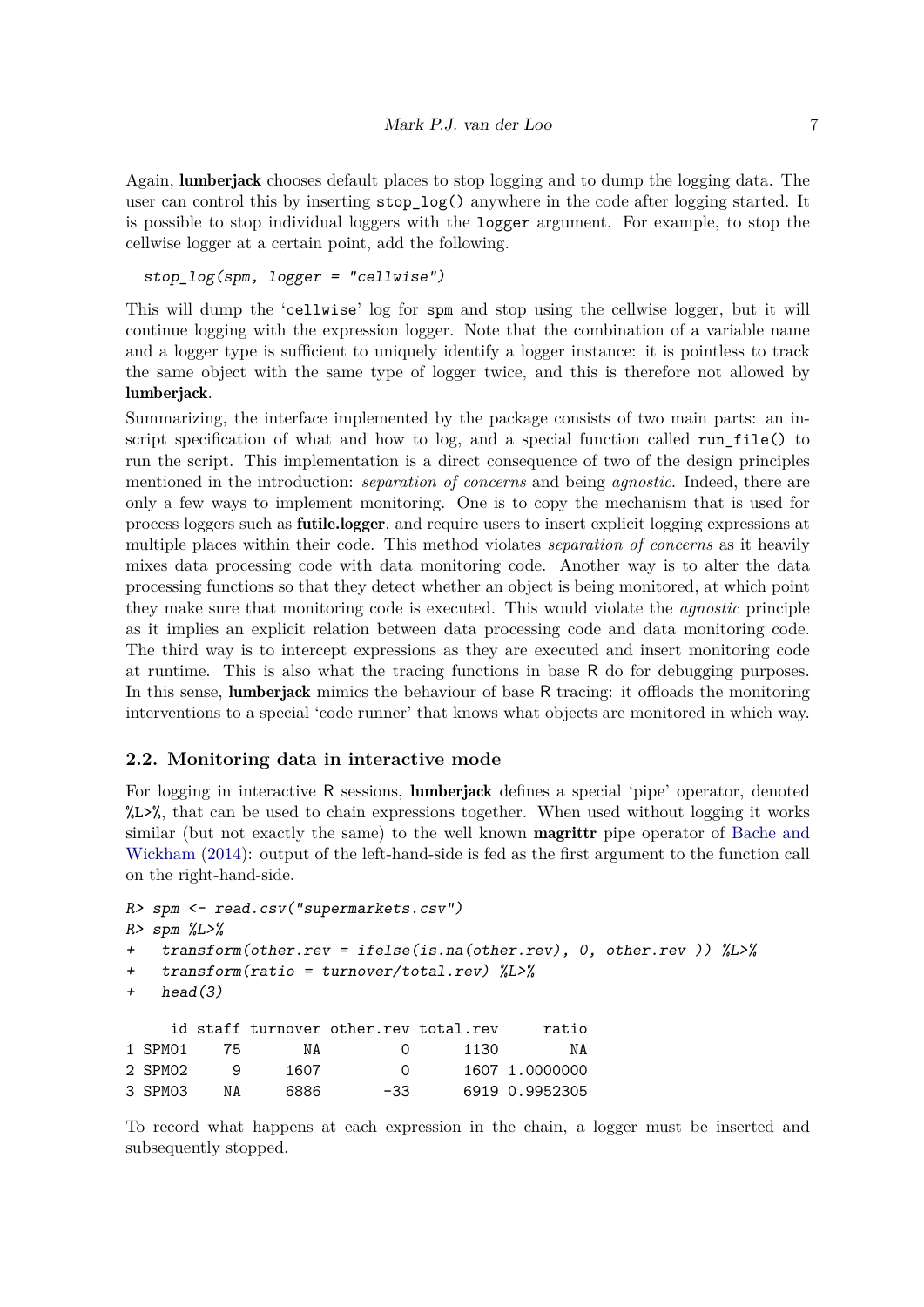```
R> out \leq spm \frac{\%L>\%}{\%}+ start_log(cellwise$new(key = "id")) %L>%
+ transform(other.rev = ifelse(is.na(other.rev), 0, other.rev)) %L>%
    transform(ratio = turnover/total.rev) %L>%
+ stop_log()
```

```
Dumped a log at cellwise.csv
```
The name of the default output file is not prepended with the name of the variable being monitored as in Section [2.1.](#page-2-0) The reason is that start\_log() can not in all circumstances easily determine the name of the variable under scrutiny. It is also of less importance, when compared to the case presented in Section [2.1,](#page-2-0) since a chain of operations can only process a single data object.

The log can be retrieved again by reading the log file. Below, the first and last lines of the logging data are shown.

```
R> spm_log <- read.csv("cellwise.csv")
R> rbind(head(spm_log,1), tail(spm_log,1))
  step time srcref
1 1 2020-05-08 15:24:36 CEST NA
91 2 2020-05-08 15:24:36 CEST NA
                                             expression key
1 transform(other.rev = ifelse(is.na(other.rev), 0, other.rev)) SPM01
91 transform(ratio = turnover/total.rev) SPM60
   variable old new
1 other.rev NA 0.0000000000
91 ratio NA 0.0007087172
```
Here, the logger is created with cellwise\$new() as usual. The 'pipe' operator fulfills the task of detecting whether data on the left-hand-side is logged. If so, it will store a copy and execute the right-hand-side with data from the left-hand-side as input to create the output. Next, the input stored earlier, the output, and some metadata is fed to the logger so it can measure the difference and finally  $\angle L>\angle$  returns the output. One can think of  $\angle L>\angle$  is a 'dressed' pipe operator that does something extra on top of passing output of one expression as input to another (i.c., making sure that the logging information is created).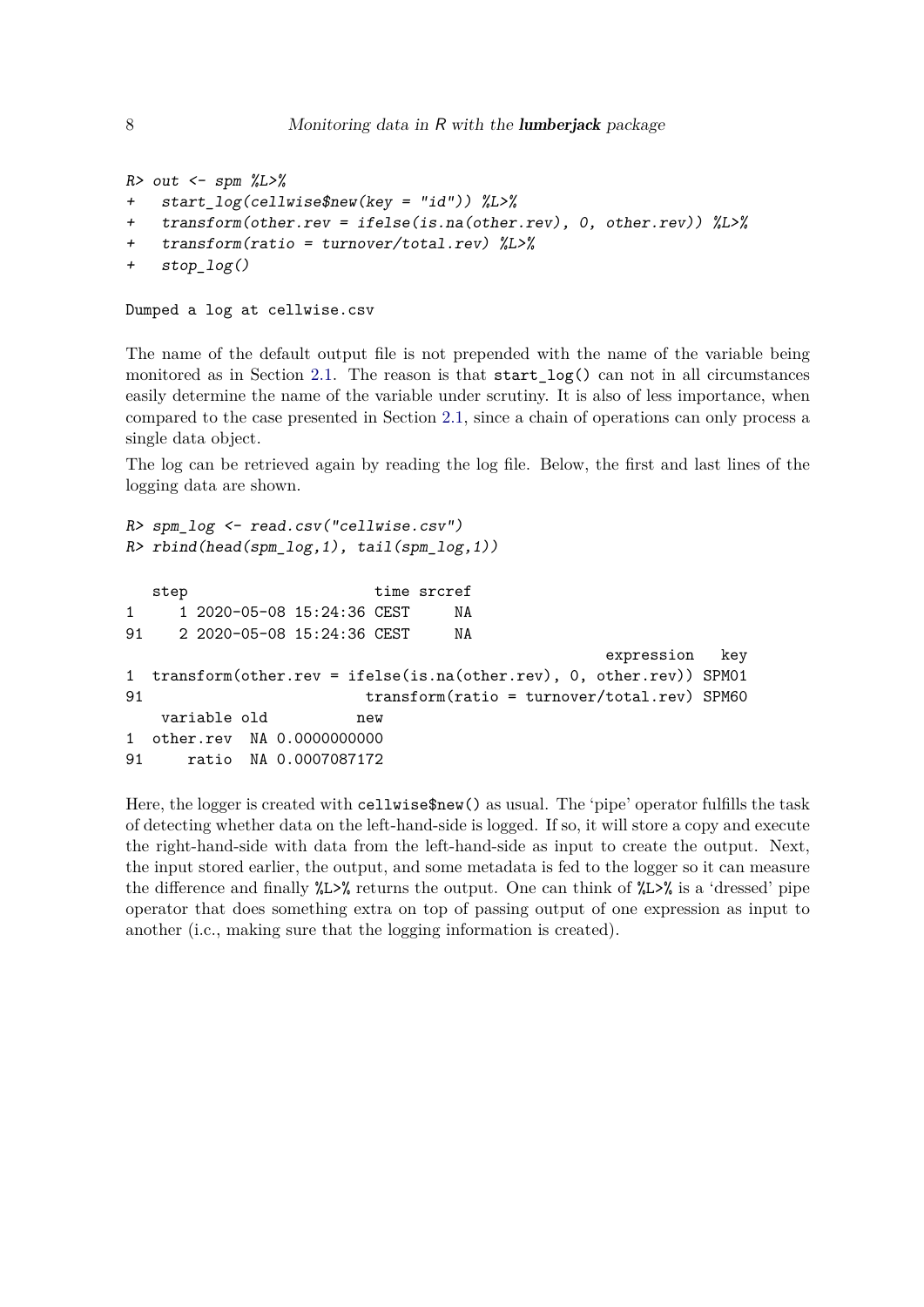# **3. Custom loggers**

<span id="page-8-0"></span>The lumberjack package allows users and package authors to create custom loggers. In order for the logger to work with **lumberjack** it must meet a few requirements. In short, it must be a reference object with an \$add() method for adding entries to the log, and a \$dump() method for dumping log data. In the rest of the Section these requirements are discussed in more detail. It is assumed that the reader is somewhat familiar with object-oriented programming in R.

Any type of reference object based on R environments may work but it is recommended to use the R6 system of [Chang](#page-11-12)  $(2019)$  or the RefClass system from the **methods** package [\(R](#page-11-2)) [Core Team](#page-11-2) [2019\)](#page-11-2). In the current paper R6 is used but an example using RefClass can be found in the 'extending lumberjack' vignette that is included with the package.

To create a logger for lumberjack, the new R6 class must have an add() method with the following signature.

\$add(meta, input, output)

The task of this method is to use the input and/or the ouput data to create logging information and add this to the log. Optionally it can use the information in meta to enrich the logging information. lumberjack puts no restrictions on the data type of input and output. It is thus possible to create loggers for any type of data. When data is logged by a custom logger, lumberjack will make sure that the first argument (meta) is passed a named 'list' with two elements. Element meta\$expr is the R 'expression' that turned input into output. Element meta\$src is the same expression represented as a 'character' string. For example, the add() method of the filedump logger (Table [2\)](#page-5-0) just increases an internal counter and writes output to a numbered file in a directory.

Second, the logger must have a dump() method with the following signature.

\$dump()

It is allowed for the dump method to have extra arguments. Extra arguments passed to stop  $log()$  will be passed through to the relevant  $\delta dump()$  method. For example, the dump method of the cellwise logger accepts a file argument to specify to what file the logging information should be exported.

In Figure [2](#page-9-0) the 'trivial' logger is defined. This logger only registers whether data has changed at all, but it does not register which expresssion caused the change. The final log result is therefore a simple TRUE (object has changed) or FALSE (object has not changed). Althought this logger is very simple it contains all elements necessary to define a logger.

The class definition contains one variable called changed with initial value NULL. This is the placeholder for the logging information that will be updated by the add() method. The initialize method is executed when a new object of class trivial is created. At initialization, changed is set to FALSE.

Now, the add() method ignores the meta argument and sets changed to TRUE when it already is TRUE or when input and output are not identical. The dump() method writes a message to screen, stating whether data has changed or not.

The code of Figure [2](#page-9-0) is stored in a file called trivial.R with the supplamentary materials. Here is a demonstration of how to use it.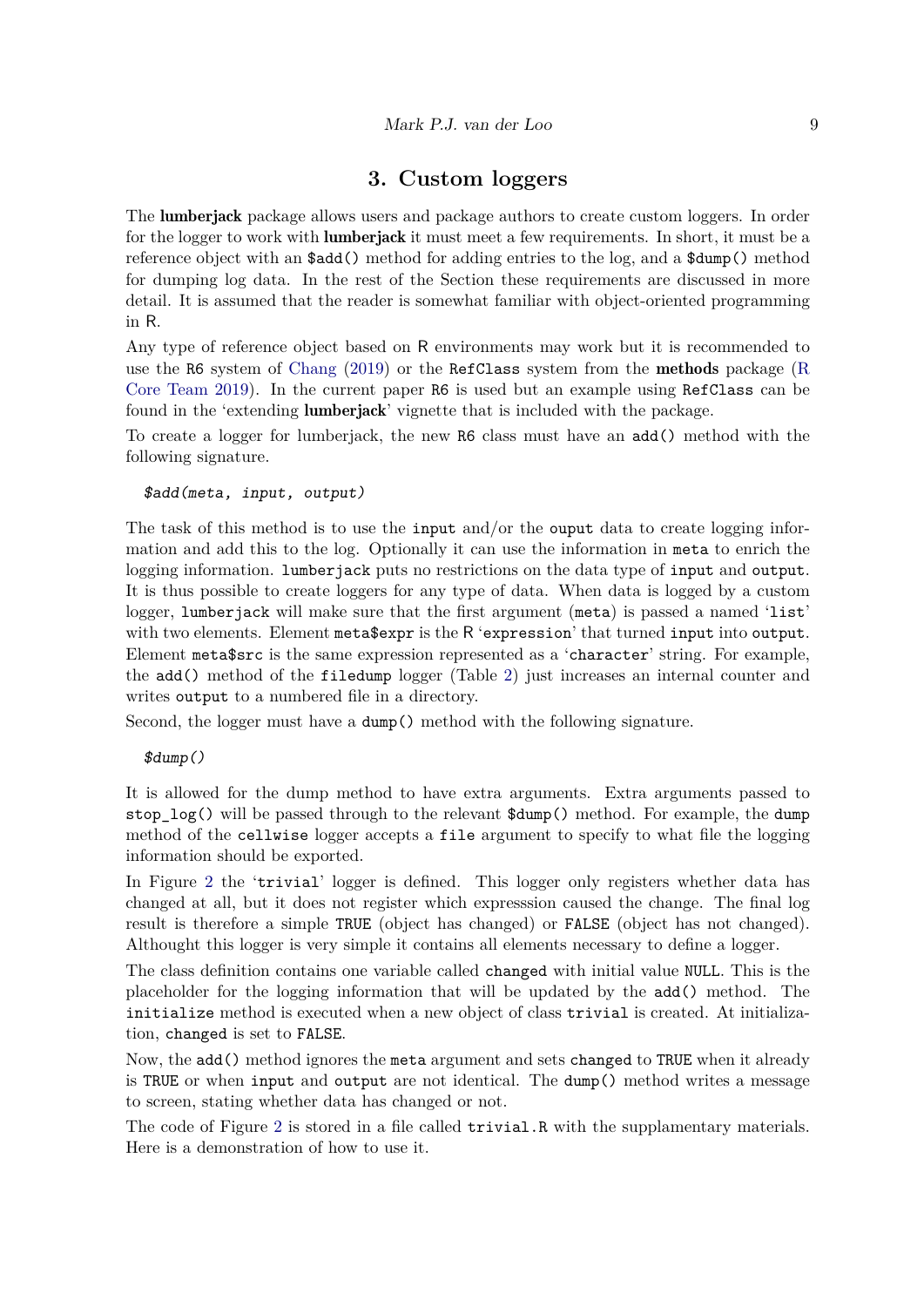```
library(R6)
trivial <- R6Class("trivial",
  public = list(
    changed = NULL
  , initialize = function()self$changed <- FALSE
  }
  , add = function(meta, input, output){
    self$changed <- self$changed | !identical(input, output)
  }
  , dump = function() {
    msg <- if(self$changed) "" else "not "
    cat(sprintf("The data has %schanged\n", msg))
  }
  )
)
```
<span id="page-9-0"></span>Figure 2: Definition of the 'trivial' logger using the **R6** system.

```
R> source("trivial.R")
R> spm <- read.csv("supermarkets.csv")
R> out <- spm %L>% start_log(trivial$new()) %L>% identity() %L>% dump_log()
The data has not changed
R> out <- spm %L>% start_log(trivial$new()) %L>% head(10) %L>% dump_log()
```
The data has changed

Here, identity() is R's identity function: it just returns it's argument unchanged. head(10) returns the first ten records data passed to it by %L>%. Observe that the logger correctly notifies the user whether the data has undergone any changes.

For some loggers it may be necessary to perform some cleanup actions when stopping. For example, a logger may need to close a connection to a database or remove temoprary files. For this reason one can optionally add a stop() method. If it exists, this is called (currently with no arguments) by  $stop_log()$  after executing the dump() method. A typical logger object using this construction will set up a connection object at initialisation and close the connection when stopped.

# **4. Implementation**

The techniques used to implement functionality of this package have broader use cases then logging, and have also been documented separately in [van der Loo](#page-11-14) [\(2020b\)](#page-11-14). The main idea is to create a mechanism where one can derive information from running R code, subject to the following conditions. First, a user should not have to extensively edit their code in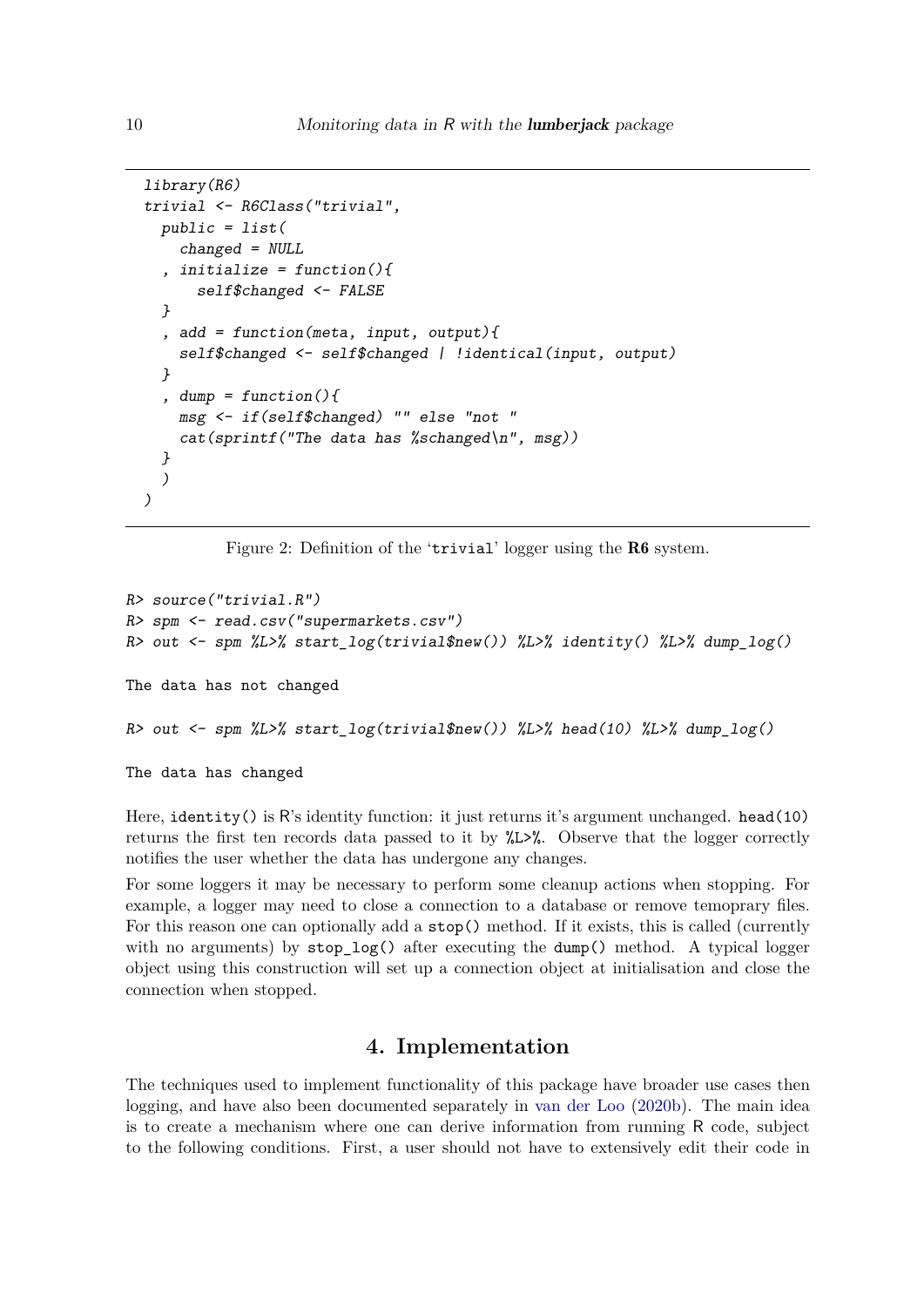order to create or configure the way this information is derived (a typical counter-example is process logging where logging messages require developers to insert logging expressions throughout their code). Second, creation or manipulation of global variables, either in R's global namespace or in a package's namespace, e.g. for configuration purposes, should be avoided. And finally, the information, derived from running R code, should be transmitted through ordinary channels and not stderr. This means that mechanisms such as (typed) error messages are to be avoided as well. The lumberjack package relies on two constructions to achieve this.

The first way these objectives can be achieved is by creating a 'file runner', such as run\_file() in the lumberjack package. This function parses an R script and runs the expressions one by one using R's parse() and eval(). This offers the possibility to derive information from the state of the user code before and after evaluating each expression. Since the user code is now evaluated in a custum parse-eval loop there is also no need for using exceptions to convey logging information. In order to capture user commands, such as those expressed by start  $log()$  or dump  $log()$ , these functions are masked by run file(). That is to say, the functions are replaced by the exact same function as the one that the user is calling, except that they also write some output into an R environment that is only accessible from within run file(). Hence, the use of a global state for configuring which variables are traced and how to trace them, is avoided. This information is only stored within the scope of run file(). Furthermore, the masking of the user-facing functions only takes place while run file() is doing its work, so again no changes the global environment are required.

The second way in which separation between logging and user code is achievied is through the %L>% operator. In this case there is no masking or custom parse and evaluation function. The idea here is that the logging object travels with the data that is tracked. The function start log() returns its argument with a new logger attached as an attribute. The  $\angle L>\angle$ operator detects whether loggers are present. If so, a copy of the left-hand-side is stored. Next, the expression on the right-hand-side is evaluated with the left-hand-side approprately substituted. The output of this evaluation, together with the input and some metadata are fed to the attached loggers. If evaluation of the expression resulted in the removal of one or more loggers, these are reattached by  $\angle L\frac{1}{2}$ , after which the resulting data is returned.

### **5. Conclusion**

<span id="page-10-0"></span>The lumberjack package allows users to monitor changes in data with minimal coding effort, both in interactive and production (batch) circumstances. Monitoring is specified by assigning a logger to an R object, thereby separating concerns between creating data processing code and data monitoring code. It is possible to track multiple R objects simultaneously and to track an R object with multiple loggers. The tracking itself is agnostic of the code used to manipulate the objects under scrutiny and can be used in combination with any (third party) R code. The way tracking takes place is flexible since it can be fully customized by creating a logging object type satisfying a small set of interface requirements.

#### **Acknowledgements**

The author is indebted by Dr. K. Olav ten Bosch for carefully reading the original manuscript.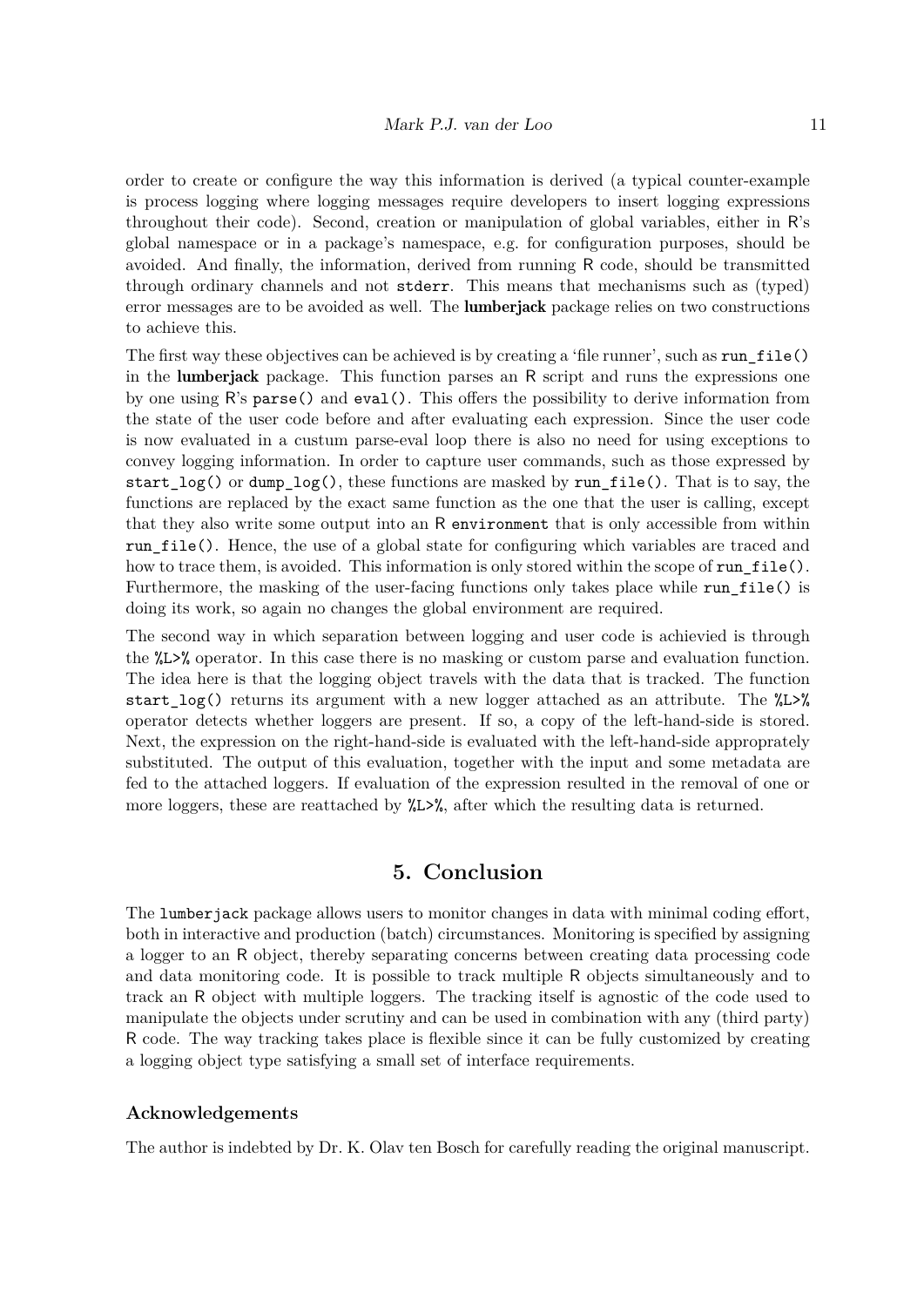# **References**

- <span id="page-11-13"></span>Bache SM, Wickham H (2014). *magrittr: A Forward-Pipe Operator for R*. R package version 1.5, URL <https://CRAN.R-project.org/package=magrittr>.
- <span id="page-11-0"></span>Bezanson J, Edelman A, Karpinski S, Shah VB (2017). "Julia: A fresh approach to numerical computing." *SIAM review*, **59**(1), 65–98. URL <https://doi.org/10.1137/141000671>.
- <span id="page-11-12"></span>Chang W (2019). *R6: Encapsulated Classes with Reference Semantics*. R package version 2.4.0, URL <https://CRAN.R-project.org/package=R6>.
- <span id="page-11-5"></span>Daróczi G (2019). *logger: A Lightweight, Modern and Flexible Logging Utility*. R package version 0.1, URL <https://CRAN.R-project.org/package=logger>.
- <span id="page-11-4"></span>Frasca M (2019). *logging: R Logging Package*. R package version 0.10-108, URL [https:](https://CRAN.R-project.org/package=logging) [//CRAN.R-project.org/package=logging](https://CRAN.R-project.org/package=logging).
- <span id="page-11-8"></span>Jacobs A (2018). *rsyslog: Interface to the 'syslog' System Logger*. R package version 1.0.1, URL <https://CRAN.R-project.org/package=rsyslog>.
- <span id="page-11-6"></span>Price R (2018). *loggit: Effortless Exception Logging*. R package version 1.1.1, URL [https:](https://CRAN.R-project.org/package=loggit) [//CRAN.R-project.org/package=loggit](https://CRAN.R-project.org/package=loggit).
- <span id="page-11-2"></span>R Core Team (2019). *R: A Language and Environment for Statistical Computing*. R Foundation for Statistical Computing, Vienna, Austria. URL <https://www.R-project.org/>.
- <span id="page-11-3"></span>Rowe BLY (2016). *futile.logger: A Logging Utility for R*. R package version 1.4.3, URL <https://CRAN.R-project.org/package=futile.logger>.
- <span id="page-11-9"></span>van der Loo M (2020a). *lumberjack: Track Changes in Data*. R package version 1.1.3, URL <https://CRAN.R-project.org/package=lumberjack>.
- <span id="page-11-14"></span>van der Loo MPJ (2020b). "A method for deriving information from running R scripts." *The R Journal*. Accepted for publication, URL <https://arxiv.org/abs/2002.07472>.
- <span id="page-11-11"></span>van der Loo MPJ, de Jonge E (2019). "Data Validation Infrastructure for R." *Journal of Statistical Software*. Accepted for Publication, URL <https://arxiv.org/abs/1912.09759>.
- <span id="page-11-1"></span>van Rossum G, Drake FL (2009). *Python 3 Reference Manual*. CreateSpace, Scotts Valley, CA. ISBN 1441412697.
- <span id="page-11-7"></span>White JM, Jacobs A (2020). *log4r: A Fast and Lightweight Logging System for R, Based on 'log4j'*. R package version 0.3.2, URL <https://CRAN.R-project.org/package=log4r>.
- <span id="page-11-10"></span>Yu G (2019). *dlstats: Download Stats of R Packages*. R package version 0.1.3, URL [https:](https://CRAN.R-project.org/package=dlstats) [//CRAN.R-project.org/package=dlstats](https://CRAN.R-project.org/package=dlstats).

#### **Affiliation:**

Mark P.J. van der Loo <https://orcid.org/0000-0002-9807-4686>